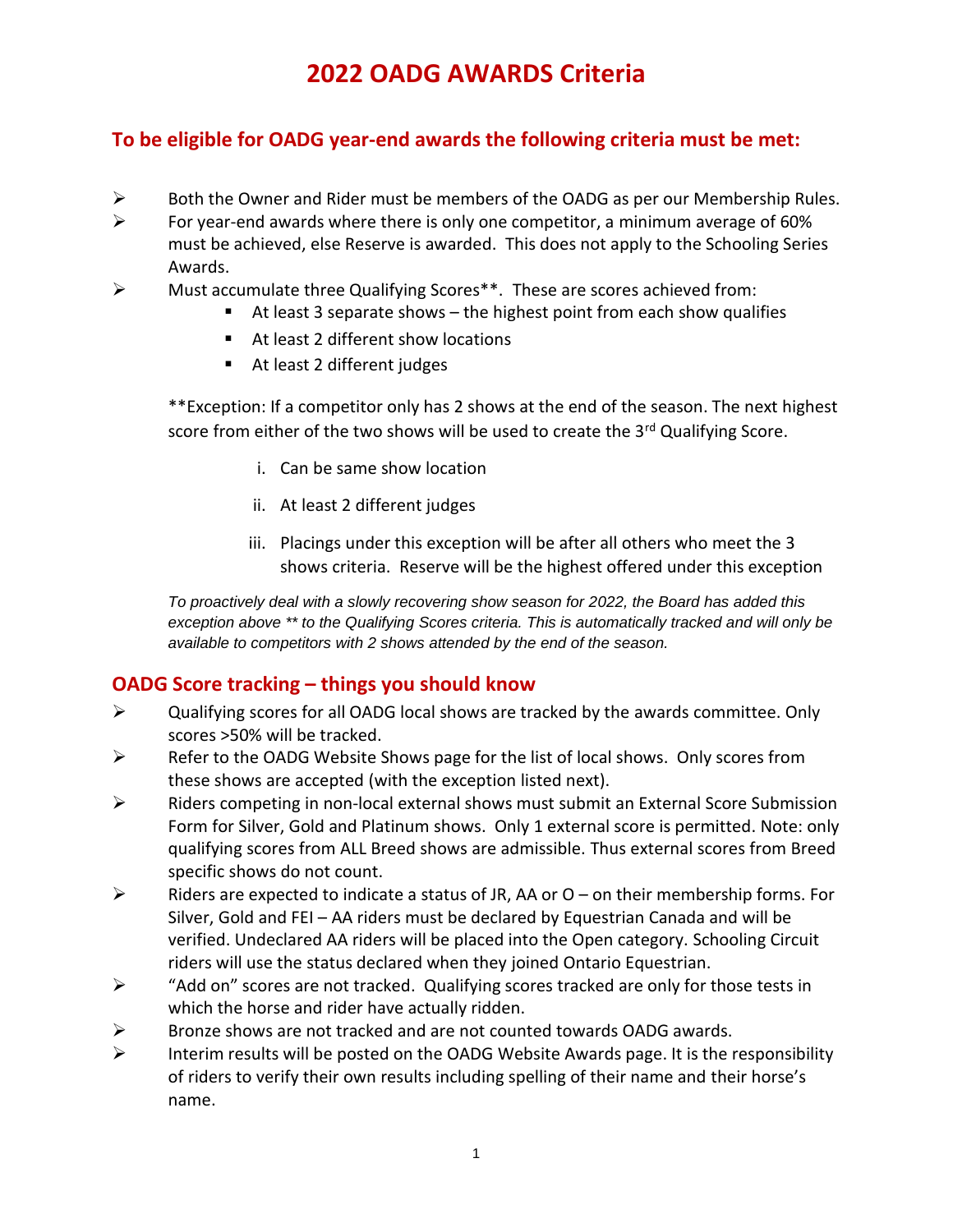- ➢ Qualifying scores from one circuit (Schooling, ESD, Silver, Gold, and FEI) cannot be counted towards another circuit.
- ➢ Test of Choice scores will be considered eligible scores provided the tests being ridden are outlined in the show prize list.
- ➢ Pony Cup The OADG will capture unweighted scores from Test of Choice classes designated for Pony Cup
- $\triangleright$  If more than one judge judges the same ride, the average of the scores will be counted as the official qualifying score.
- ➢ Only Equestrian Canada approved dressage tests are eligible for OADG Awards. The only exception is the Walk Trot tests for ESD shows. The new EC Walk Trot test OR the Cadora Walk Trot tests may be used. For Schooling Shows, Cadora dressage tests will be used.

## **OADG Awards – things you should know**

- $\triangleright$  Award winners are determined by the three highest qualifying scores received by each horse/rider combination during the show season. \*\* see exception above for 2022 \*\*
- ➢ **\*\* New This Year\*\* For year-end awards in where there is only one competitor, a minimum average of 60% must be achieved, else Reserve is awarded. This does not apply to the Schooling Series Awards.**
- $\triangleright$  The same Horse/Rider combination may be awarded an OADG Champion or Reserve Champion in the Schooling and ESD circuits for the same level.
- ➢ The same Horse/Rider combination may be awarded an OADG Champion or Reserve Champion in the Silver and Gold circuits for the same level.
- $\triangleright$  However, it is not possible for riders who qualify in the Schooling or ESD circuit and in either the Silver and/or Gold circuit; in this case the higher circuit trophy is awarded.

### **OADG – Awards Available – Automatically calculated by Awards Committee**

The 2022 Awards are as shown below. Please also refer to the specific eligible classes and categories for your show circuit at the end of this document. These awards are automatically calculated by the Awards Committee. No application is required.

Schooling: Medallions for Champion, Reserve and Third Place

ESD, Silver, Gold and FEI Circuits:

- Champion: Trophy & Stall Plaque
- Reserve: Stall Plaque
- 3<sup>rd</sup> Place: Medallion

Merit Medallions: Three scores of 65% or higher in a level. Awarded in ESD, Silver, Gold and FEI show circuits to JR AA and O competitors. (Technical classes only – not Freestyle,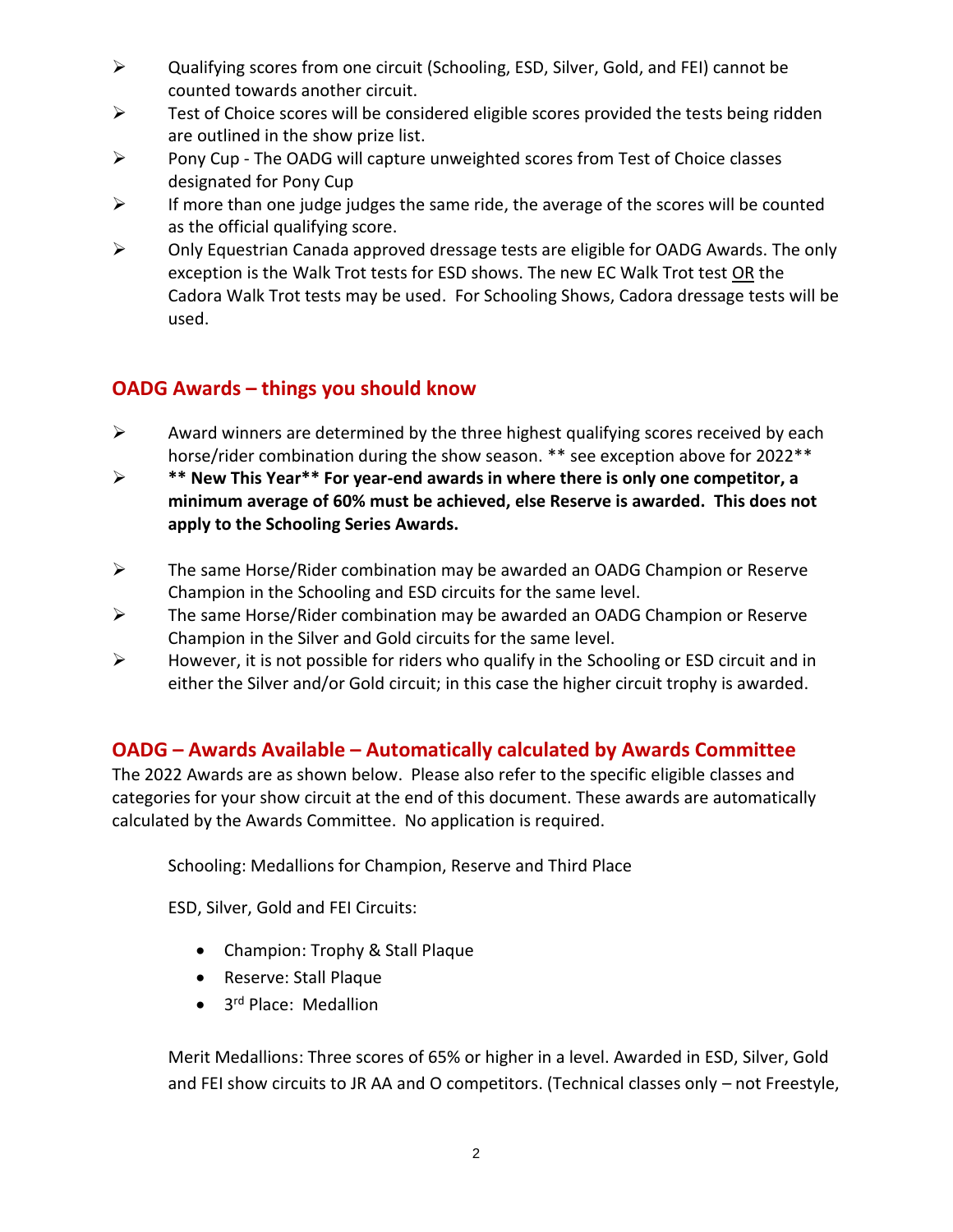Equitation or 4/5/6 Year Old Classes) **\*\*New This Year. ESD Open category is eligible for Merit Medallion\*\***

OADG Year-end "Top 3" Special Cash Award to the competitor achieving the highest three qualifying technical scores (does not include Equitation, Freestyle or 4/5/6 Year Old Classes) in their respective circuits. **\*\*New This Year. Gold and FEI split into two separate Merit awards. Added Pony, Children, YR, and U25. Added e. 60% must be achieved where only one eligible competitor.**

- a. ESD JR, AA and O
- b. Silver JR, AA and O
- c. Gold JR, AA, O
- d. FE! AA, O, and 1 of the following FEI classes combined: JR, FEI Pony, FEI Children, YR and U25.
- e. Where there is only one eligible competitor, a minimum average of 60% must be achieved to win this special award.

# **OADG – Year-end Awards for Members Available By Application**

### **Team Challenge**

One Team Award is offered in each of the following show circuits – ESD, Silver and Gold.

#### **The Team**

- $\triangleright$  The Team must declare which circuit they are competing in.
- $\triangleright$  A Team may only participate in one of the above show circuits.
- ➢ Team Declaration/Submission must be made by **April 1st** to the Awards Director.
- $\triangleright$  Submission of the Team Declaration can be made after April 1<sup>st</sup> but must be received prior to all members competing.

#### **Team Members**

- $\triangleright$  A team shall be made up of three (3) or four (4) "Team Members".
- $\triangleright$  A "team member" is defined as a rider/horse combination.
- $\triangleright$  A rider/horse combination can only participate on one team.
- $\triangleright$  The horse with a different rider, or the rider with a different horse, can compete on a different team.
- ➢ When submitting final scores only the top scores from three "Team Members" will be allowed
- $\triangleright$  A horse on a team may be ridden by a second rider on the same team but not by all three riders.
- $\triangleright$  A rider cannot ride more than one horse on the same team.
- $\triangleright$  Thus the Team can consist of four (4) separate riders & three (3) separate horses or four (4) separate riders & four (4) separate horses.
- ➢ Each team member at ESD, Silver, or Gold must have three (3) qualifying scores >50% from 3 different shows.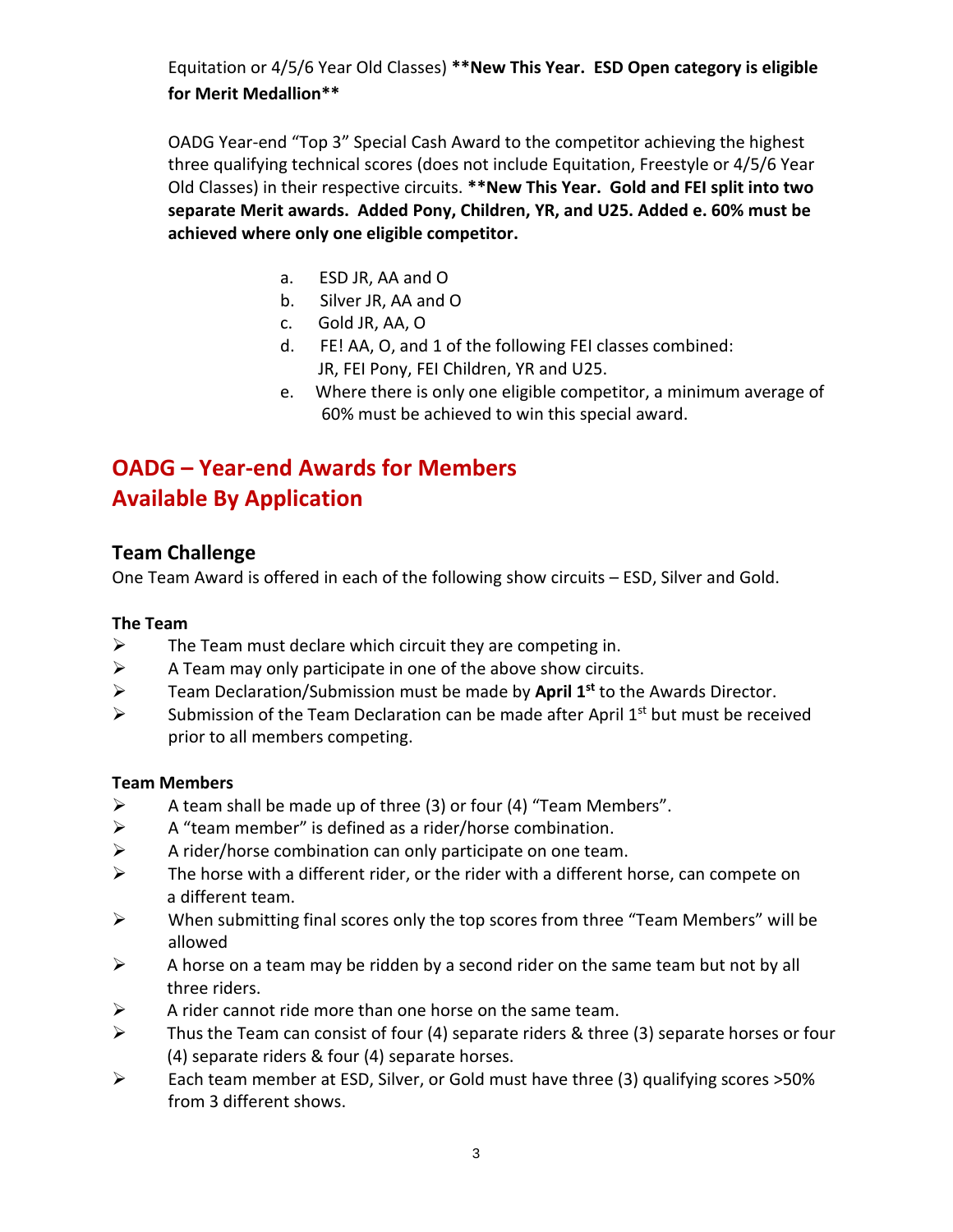Riders can be a mix of JR, AA or O (except for ESD teams where only JR and AA riders are eligible).

Riders who have results from different levels within the same circuit must advise the Awards Director which qualifying scores they wish to have applied to the team challenge.

Only CDI scores from local OADG sponsored shows will count. CDI scores from non local shows will not count

Exclusions:

- *Freestyles and Equitation on all circuits.*
- *Young Horse classes (FEI 4, 5, 6 Year Old) are excluded from the Gold circuit.*
- *External CDI scores.*

### **Horse Owner of the Year Award**

Do you wish to recognize the owner of the horse that you are competing on? This award is to nominate a unique and supportive horse owner – who through their ownership of the horse, has demonstrated a commitment to the sport of Dressage and furthering another's equestrian skills, without any benefit to themselves.

- ➢ Submission of Horse Owner of the Year Award form and short essay is required.
- ➢ Decision is by voting of the OADG Board

## **Volunteer of the Year Award**

Do you wish to recognize someone for their volunteer efforts? OADG members may nominate an OADG member who is an outstanding volunteer in the OADG community.

- ➢ Submission of Volunteer of the Year Award form is required
- $\triangleright$  Provide a short paragraph on why the nominee deserves the award
- $\triangleright$  Both nominator and nominee must be OADG members
- ➢ Decision is by voting of the OADG Board

### **Senior Rider of the Year Award**

Are you a senior rider 55 years of age or older? Then this award is for you!

- $\triangleright$  Sum of three (3) top qualifying scores by an AA or Open rider/horse team where the rider is > 55 years
- $\triangleright$  Scores must from the same circuit and follow the circuit criteria for year-end awards
- $\triangleright$  Submission of Senior Rider of the Year Award form is required

# **Young Horse Award**

Will you be competing with a horse six (6) years of age or younger? We offer one Champion award and qualifying scores can be from any level within the same circuit - ESD, Silver and Gold.

 $\triangleright$  A horse six (6) years of age or under is considered a young horse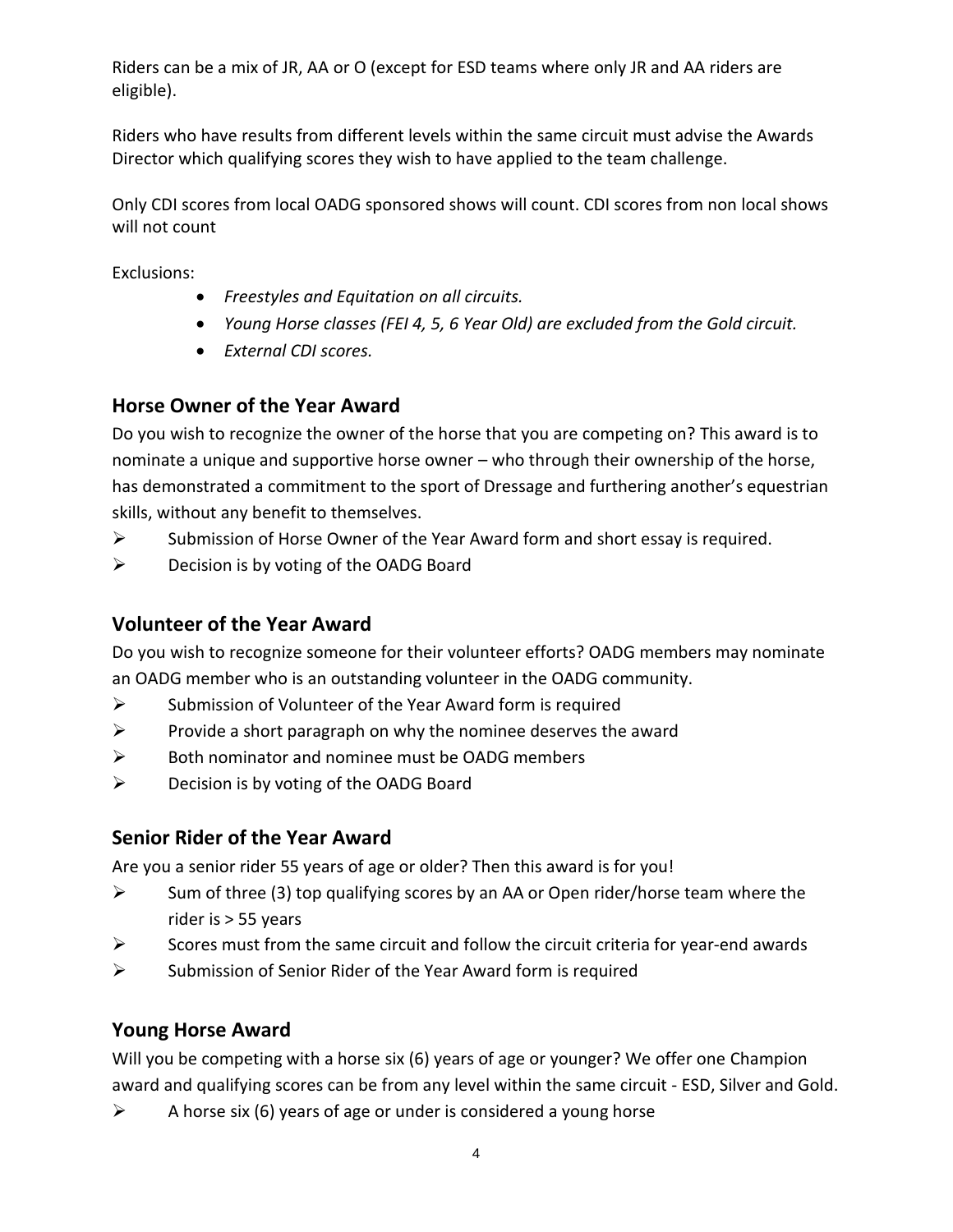- $\triangleright$  A young horse may have different riders
- ➢ Submission of the Young Horse Award form is required

## **Madison Crich Memorial Adult Amateur Award**

Madison Crich Memorial Adult Amateur Award was created to honour the memory of a local and well respected young adult who passed away in early 2015. Madison had many friends and admirers in the dressage community and is remembered for her love of the sport and wonderful horsemanship.

This award is given to a current AA member of the OADG to be nominated by an OADG member and voted on by the OADG Board.

- $\triangleright$  This person demonstrates positive horsemanship, good sportsmanship and overall love of the horse and the sport. This person strives to make the dressage community a more positive place.
- ➢ Submission of a Madison Crich Memorial Adult Amateur Award form and a short essay are required.

## **Para-Equestrian Rider of the Year Award**

Are you a declared Equestrian Canada para equestrian member? If so, you can be awarded the Para-Equestrian Rider of the Year award.

- $\triangleright$  Submit the sum of three (3) top scores  $>$  50%.
- $\triangleright$  Para Test scores are to be submitted. However non para test scores will count where Para Tests are not offered at a show.
- $\triangleright$  Scores are to be from the same circuit.
- ➢ Excludes Freestyles and Young Horse.
- $\triangleright$  Submission of the Para-Equestrian Award form is required.

#### **PeeWee Award**

If you are going to turn 12 years old this year, or are younger, you qualify for the PeeWee Award. A rider is considered a PeeWee until the end of the calendar year in which they turn 12 years of age. Anyone born in 2010 or later is considered a PeeWee for 2022.

- $\triangleright$  Only applies to riders competing in the ESD Show Circuit.
- $\triangleright$  Submit the sum of top three (3) qualifying scores  $>$  50%.
- $\triangleright$  Submission of the PeeWee Award form is required.

### **OADG Special Year End Award**

This one award needs no application and is not always granted. By discretion of the OADG Board of Directors an outstanding or noteworthy achievement is recognized at the Annual Banquet.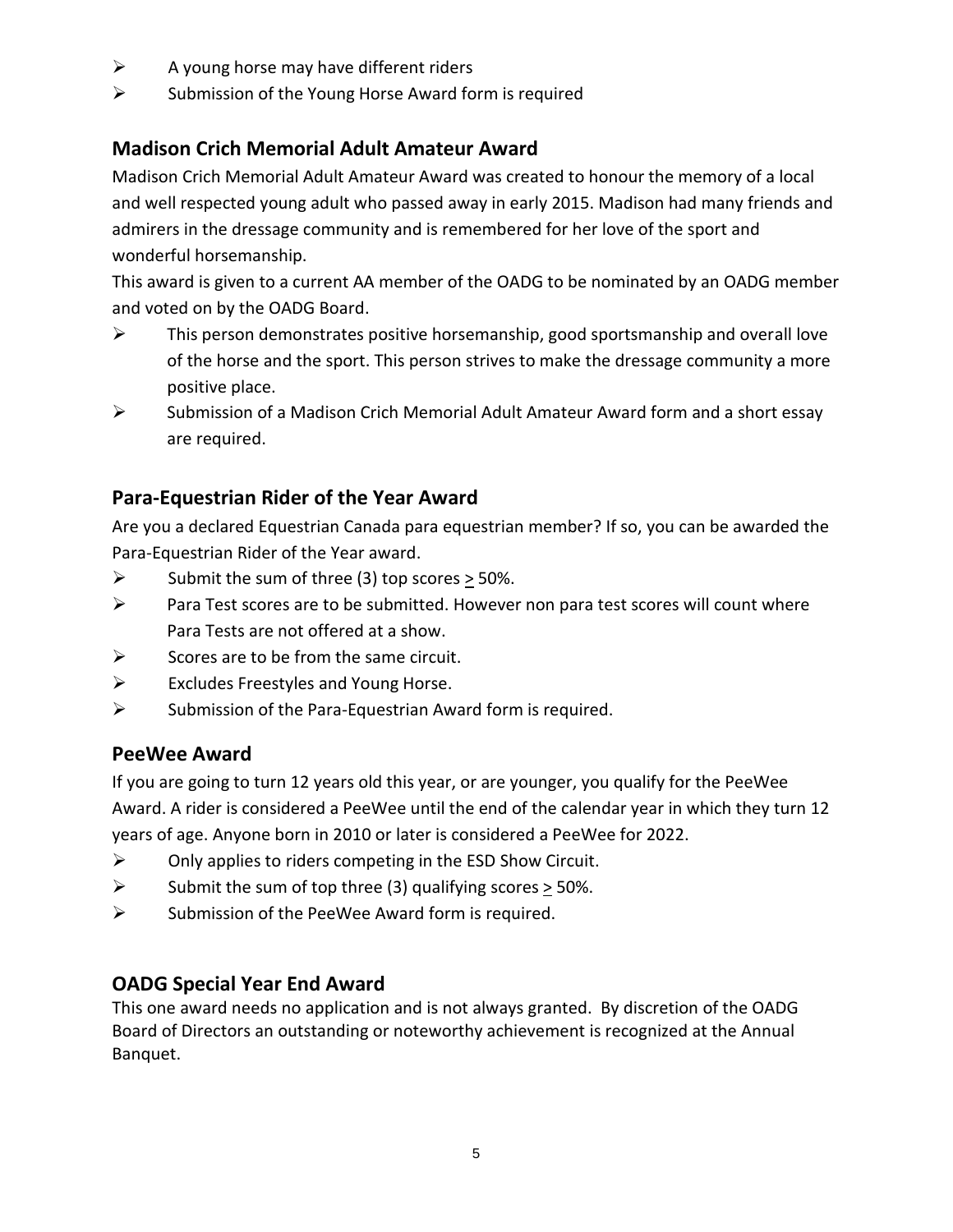# **Schooling Series Awards**

| Award                 | Level                 | Category           |
|-----------------------|-----------------------|--------------------|
| <b>OADG Medallion</b> | W/T Rider             | JR                 |
|                       | W/T Rider             | AA                 |
|                       | Equitation W/T        | JR and AA combined |
|                       | <b>Equitation WTC</b> | JR and AA combined |
|                       | <b>Training</b>       | JR                 |
|                       | <b>Training</b>       | AA                 |
|                       |                       |                    |

# **ESD (Equestrian Skills Development) Series Awards**

| Award                 | <b>Level</b>               | Category                |
|-----------------------|----------------------------|-------------------------|
| <b>OADG</b>           | W/T Horse                  | JR/AA/O                 |
|                       | W/T Rider                  | JR/AA                   |
|                       | Equitation W/T             | All categories combined |
|                       | <b>Equitation WTC</b>      | All categories combined |
|                       | <b>Training</b>            | JR/AA/O                 |
|                       | First                      | JR/AA/O                 |
|                       | <b>Musical Combination</b> | All                     |
| PeeWee                | All levels combined        | PeeWee (12 yrs & under) |
| <b>Young Horse</b>    | All levels combined        | All categories combined |
| (6 years & under)     | (excludes Freestyles)      |                         |
| <b>Team Challenge</b> | All levels combined        | All categories combined |
|                       | (excludes Freestyles)      |                         |
| Merit                 | W/T Horse                  | JR/AA/O                 |
|                       | W/T Rider                  | JR/AA/O                 |
|                       | Training                   | JR/AA/O                 |
|                       | First                      | JR/AA/O                 |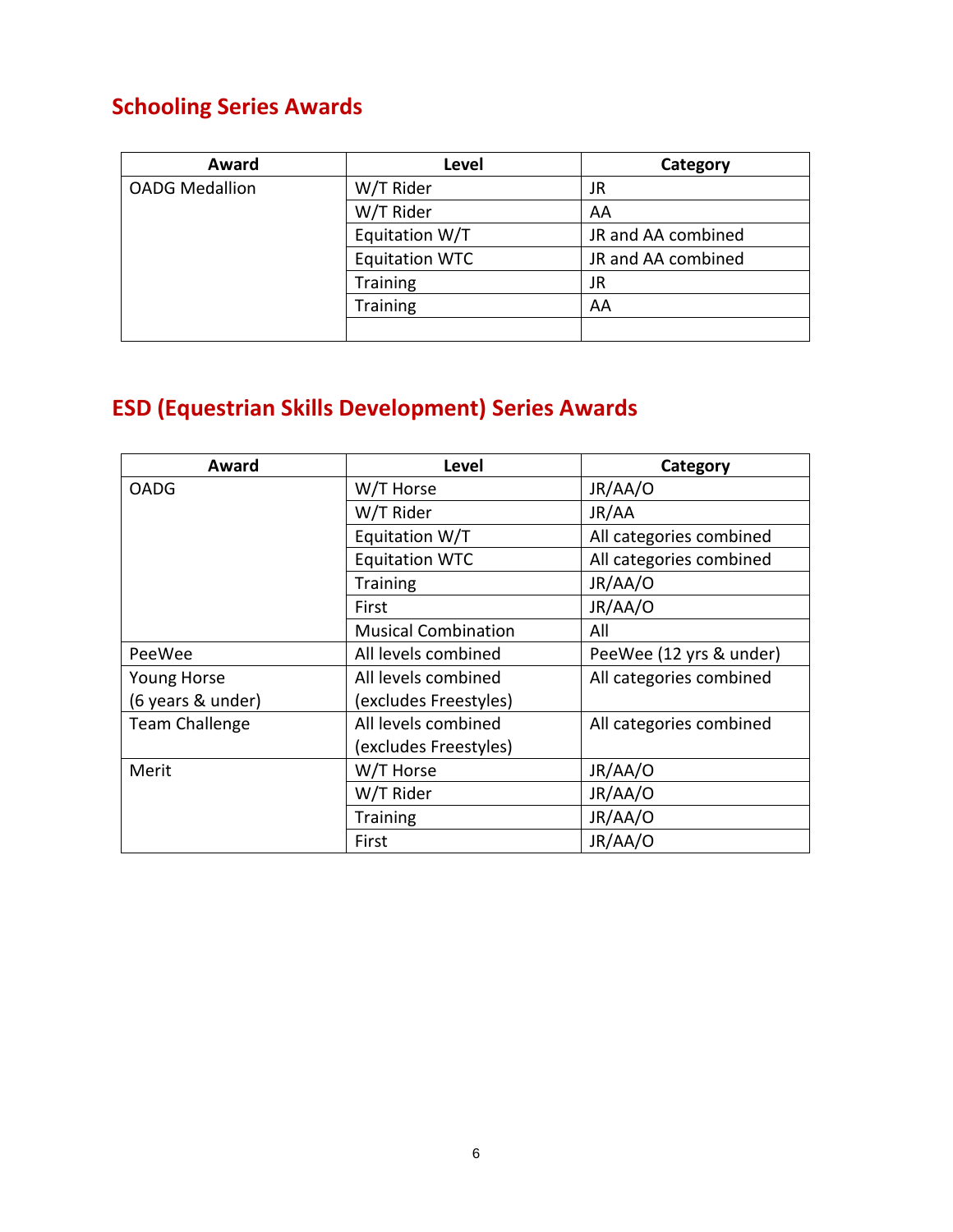# **Silver**

- ➢ Qualifying scores from the Eastern Silver Championships may be used
- $\triangleright$  Qualifying scores from the Western Silver Championship may be used but must be reported as an external score

➢ FEI Freestyles will be included in the Silver Freestyle Awards at the equivalent EC Level

| <b>Award</b>                                            | <b>Level</b>                                              | Category                 |
|---------------------------------------------------------|-----------------------------------------------------------|--------------------------|
| <b>OADG</b>                                             | Walk/Trot                                                 | JR/AA/O                  |
|                                                         | Training                                                  | JR/AA/O                  |
|                                                         | First                                                     | JR/AA/O                  |
|                                                         | Second                                                    | JR/AA/O                  |
|                                                         | <b>Third</b>                                              | JR/AA/O                  |
|                                                         | Fourth                                                    | JR/AA/O                  |
|                                                         | FEI Children, JR Pony & Young<br>Rider                    | JR & Young Rider         |
|                                                         | FEI Prix St George                                        | AA & O combined          |
|                                                         | <b>Training Freestyle</b>                                 | All categories combined  |
|                                                         | <b>First Freestyle</b>                                    | All categories combined  |
|                                                         | Second Freestyle<br>(incl. FEI Pony & Children Freestyle) | All categories combined  |
|                                                         | Third Freestyle<br>(incl. FEI JR Freestyle)               | All categories combined  |
|                                                         | Fourth Freestyle<br>(incl. FEI YR Freestyle)              | All categories combined  |
| <b>Eastern Ontario Silver</b><br>Freestyle Championship | Two technical classes plus<br>freestyle class             | All categories combined. |
| Young Horse<br>(6 years & under)                        | All levels combined<br>(excludes Freestyles)              | All categories combined  |
| <b>Team Challenge</b>                                   | All levels combined<br>(excludes Freestyles)              | All categories combined  |
| Merit                                                   | Walk/Trot                                                 | JR/AA/O                  |
|                                                         | <b>Training</b>                                           | JR/AA/O                  |
|                                                         | First                                                     | JR/AA/O                  |
|                                                         | Second                                                    | JR/AA/O                  |
|                                                         | Third                                                     | JR/AA/O                  |
|                                                         | Fourth                                                    | JR/AA/O                  |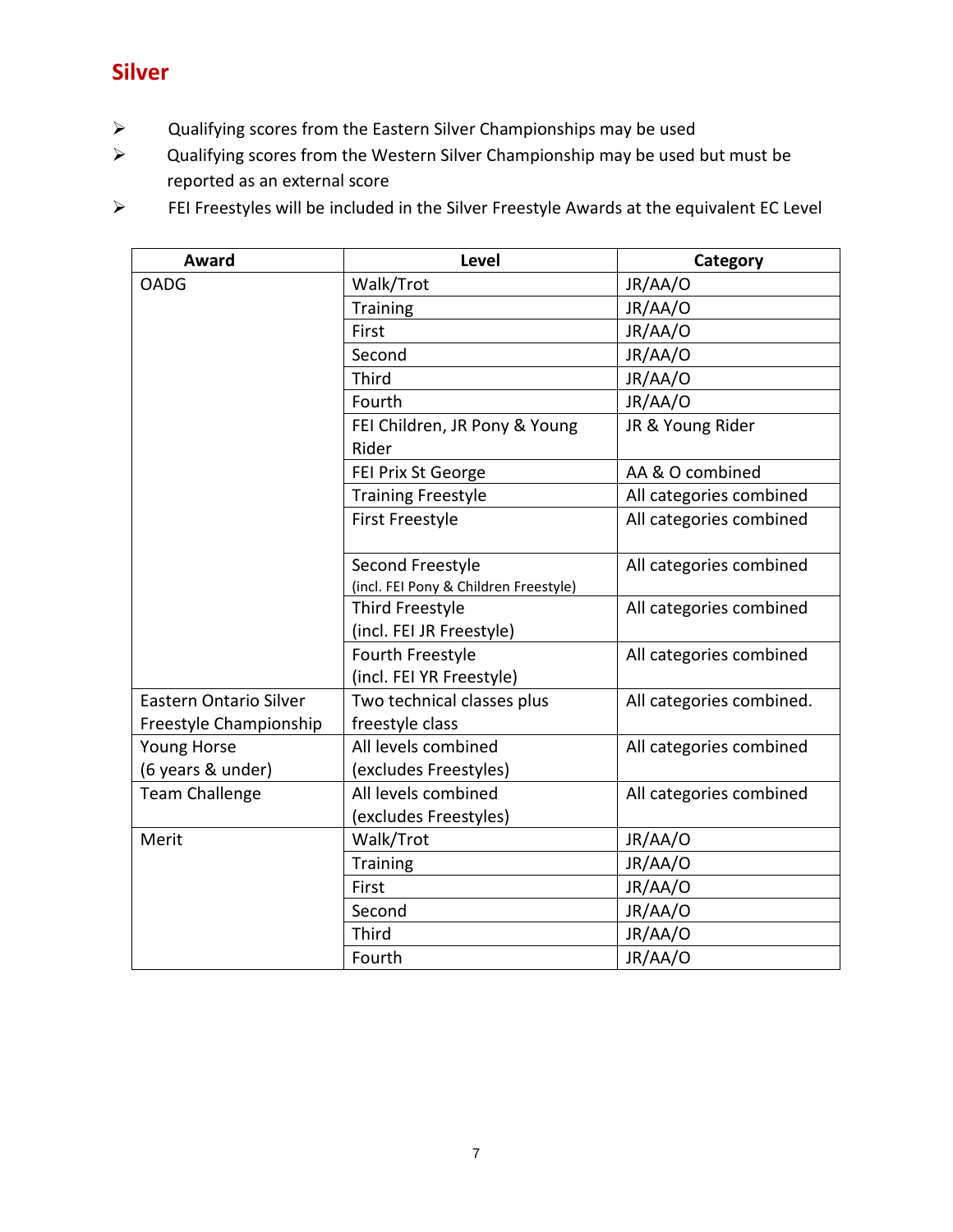# **Gold**

| Award                 | <b>Level</b>                            | Category                |
|-----------------------|-----------------------------------------|-------------------------|
| <b>OADG</b>           | Walk/Trot                               | JR/AA/O                 |
|                       | <b>Training</b>                         | JR/AA/O                 |
|                       | First                                   | JR/AA/O                 |
|                       | Second                                  | JR/AA/O                 |
|                       | Third                                   | JR/AA/O                 |
|                       | Fourth                                  | JR/AA/O                 |
|                       | <b>First Freestyle</b>                  | All categories combined |
|                       | Second Freestyle                        | All categories combined |
|                       | Third Freestyle                         | All categories combined |
|                       | Fourth Freestyle                        | All categories combined |
| Young Horse           | All levels combined                     | All categories combined |
| (6 years & under)     | (excludes Freestyles)                   |                         |
|                       |                                         |                         |
| <b>Team Challenge</b> | All levels combined                     | All categories combined |
|                       | (excludes Freestyles, FEI 4, 5, 6 Young |                         |
|                       | Horse classes)                          |                         |
| Merit                 | Walk/Trot                               | JR/AA/O                 |
|                       | <b>Training</b>                         | JR/AA/O                 |
|                       | First                                   | JR/AA/O                 |
|                       | Second                                  | JR/AA/O                 |
|                       | Third                                   | JR/AA/O                 |
|                       | Fourth                                  | JR/AA/O                 |